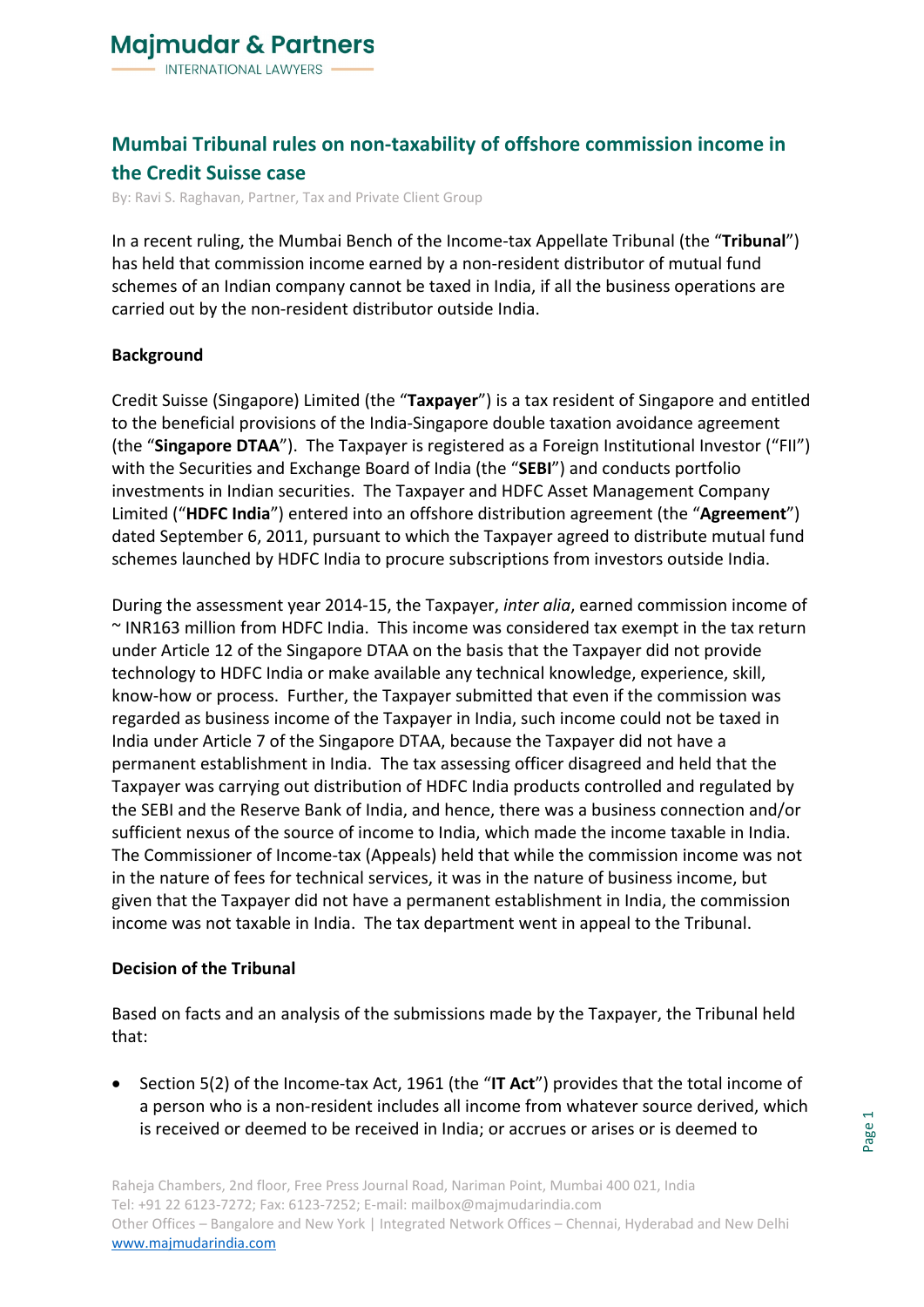accrue or arise in India to the assessee.

- Section 9 of the IT Act elaborates that all incomes accruing or arising, whether directly or indirectly, through or from:
	- o any business connection in India,
	- o any property in India,
	- o any asset or source in India, or
	- o the transfer of a capital asset situated in India

shall be deemed to accrue or arise in India. Further, explanation 1 to section 9(1)(i) of the IT Act provides that in case of a business whose entire operations are not carried out in India, only such part of the income as is reasonably attributable to the operations carried out in India shall be deemed to accrue or arise in India.

- The Taxpayer being a distributing agent of HDFC India's products outside India did not carry on any business operations in India. The commission was earned purely for services rendered outside India (in Singapore), and therefore, it cannot be said by the tax officer that such income is reasonably attributable income because it neither accrued nor arose in India.
- The Tribunal followed the *Toshoku Ltd* case rendered by India's Supreme Court [\(follow](https://indiankanoon.org/doc/1562662/)  [this link for a copy of the decision\)](https://indiankanoon.org/doc/1562662/) in which it was held that commission amounts earned by a non-resident for services rendered outside India cannot be deemed to be income that has accrued or arisen in India.

### **Our Comments**

This Tribunal ruling is a welcome ruling for taxpayers engaged in litigation on similar issues. Having said that, the issue with respect to taxability of offshore services and income earned abroad has been a subject matter of debate before various Indian courts.

In the *Ishikawajima-Harima* case [\(our update on a similar article here\)](https://www.majmudarindia.com/ravi-s-raghavan-aar-offshore-services-taxable-in-india/), India's Supreme Court held that the concept of territorial nexus is fundamental in determining the taxability of any income in India. Thus, income from offshore services conducted outside India will not be taxable in India merely because the activities are rendered in relation to an Indian project. After this decision, explanations for the purposes of section  $9(1)(v)$  of the IT Act (dealing with interest income), section 9(1)(vi) of the IT Act (dealing with royalty income) and section 9(1)(vii) of the IT (dealing with fees for technical services) were specifically added to provide that interest income, royalty income and fees for technical services of a non-resident shall be deemed to accrue or arise in India whether or not the non-resident has a residence, place of business or business connection in India, or whether the nonresident has rendered services in India.